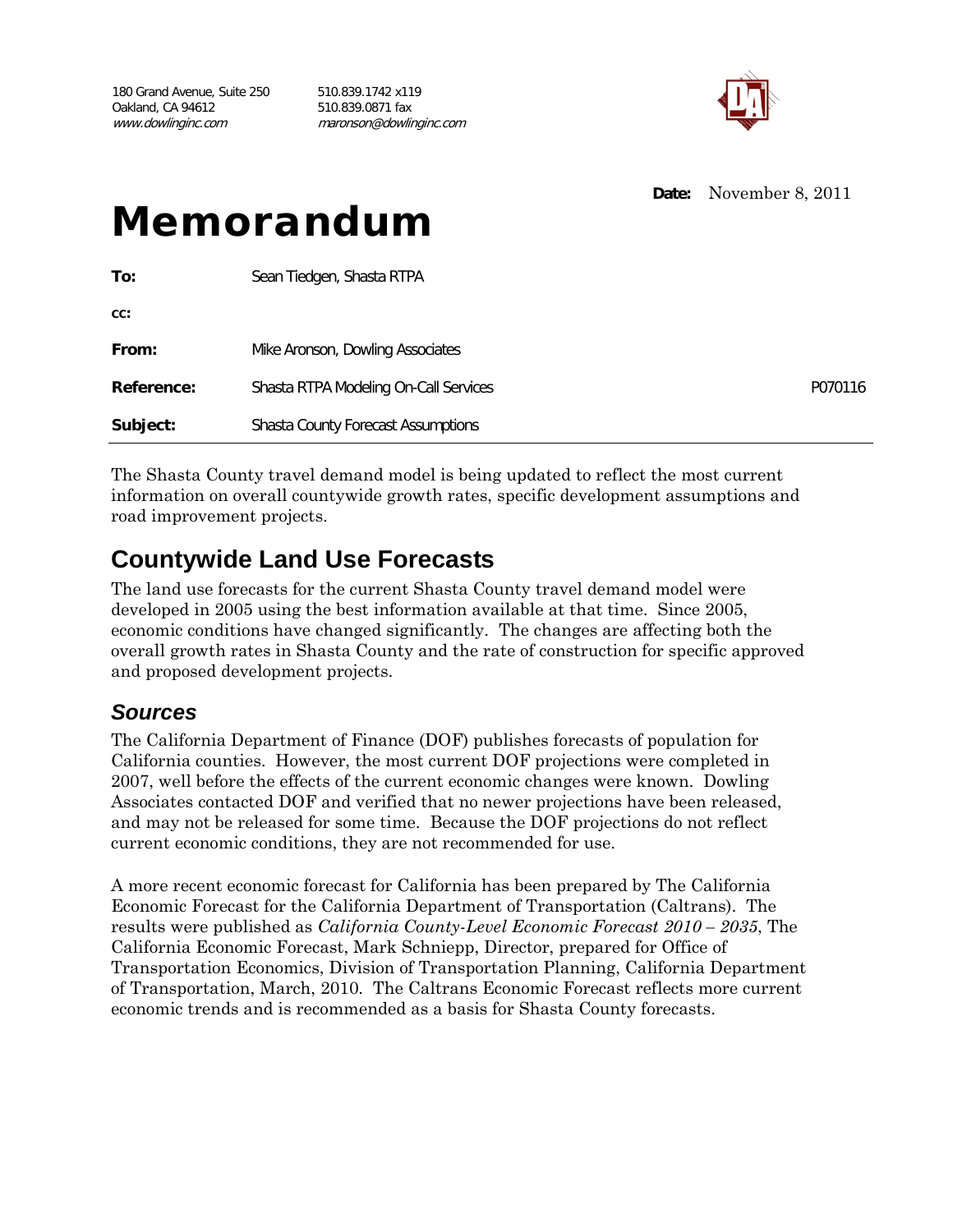# *Population*

Population statistics and forecasts for Shasta County are listed in Table 1.

# **Table 1 : Shasta County Population Forecasts**

|      |                  |                  | CA             | CA                          | Caltrans  |             |               |
|------|------------------|------------------|----------------|-----------------------------|-----------|-------------|---------------|
|      |                  | <b>CA DOF</b>    |                | Department of Department of | Economic  |             |               |
|      | <b>US Census</b> | <b>Estimates</b> | Finance        | Finance                     | Forecasts | Recommended | Shasta County |
| Year | $(2000 \& 2010)$ | (2010)           | Current (2011) | Forecast (2007)             | (2010)    | Forecast    | Model (2005)  |
| 2000 | 163.256          | 163.256          |                | 164.794                     |           | 163,256     |               |
| 2005 |                  | 177.944          |                |                             | 178,724   | 173.029     | 165,430       |
| 2010 | 177.223          | 184.247          | 177.248        | 191.722                     | 184,891   | 177,223     | 182,071       |
| 2015 |                  |                  |                |                             | 191,098   | 183,173     | 198,875       |
| 2020 |                  |                  |                | 224.386                     | 198,421   | 190,192     | 214,734       |
| 2025 |                  |                  |                |                             | 206,303   | 197,747     | 230.231       |
| 2030 |                  |                  |                | 260.179                     | 214.903   | 205,990     | 245,904       |
| 2035 |                  |                  |                |                             | 223,639   | 214,364     |               |
| 2040 |                  |                  |                | 295.281                     |           | 222,738     |               |

| Persons per Year |                                      |                                             |                                        |                                                                        |                                             |                         |                               |
|------------------|--------------------------------------|---------------------------------------------|----------------------------------------|------------------------------------------------------------------------|---------------------------------------------|-------------------------|-------------------------------|
| Year             | <b>US Census</b><br>$(2000 \& 2010)$ | <b>CA DOF</b><br><b>Estimates</b><br>(2010) | <b>CA</b><br>Finance<br>Current (2011) | <b>CA</b><br>Department of Department of<br>Finance<br>Forecast (2007) | Caltrans<br>Economic<br>Forecasts<br>(2010) | Recommended<br>Forecast | Shasta County<br>Model (2005) |
| 2000             |                                      |                                             |                                        |                                                                        |                                             |                         |                               |
| 2005             |                                      | 2.938                                       |                                        |                                                                        |                                             | 1,955                   |                               |
| 2010             | 1.397                                | 1,261                                       |                                        | 2.693                                                                  | 1,233                                       | 839                     | 3,328                         |
| 2015             |                                      |                                             |                                        |                                                                        | 1,241                                       | 1,190                   | 3,361                         |
| 2020             |                                      |                                             |                                        | 3,266                                                                  | 1,465                                       | 1,404                   | 3,172                         |
| 2025             |                                      |                                             |                                        |                                                                        | 1,576                                       | 1,511                   | 3,099                         |
| 2030             |                                      |                                             |                                        | 3,579                                                                  | 1,720                                       | 1,649                   | 3.135                         |
| 2035             |                                      |                                             |                                        |                                                                        | 1,747                                       | 1,675                   |                               |
| 2040             |                                      |                                             |                                        | 3,510                                                                  |                                             | 1,675                   |                               |

|      | <b>Annual Rate Compared to 2010 Base</b> |                  |                |                             |                  |             |               |  |  |
|------|------------------------------------------|------------------|----------------|-----------------------------|------------------|-------------|---------------|--|--|
|      |                                          |                  | CA             | <b>CA</b>                   | Caltrans         |             |               |  |  |
|      |                                          | CA DOF           |                | Department of Department of | Economic         |             |               |  |  |
|      | <b>US Census</b>                         | <b>Estimates</b> | Finance        | Finance                     | <b>Forecasts</b> | Recommended | Shasta County |  |  |
| Year | $(2000 \& 2010)$                         | (2010)           | Current (2011) | Forecast (2007)             | (2010)           | Forecast    | Model (2005)  |  |  |
| 2000 |                                          |                  |                |                             |                  |             |               |  |  |
| 2005 |                                          | 1.59%            |                |                             |                  | 1.10%       |               |  |  |
| 2010 | 0.79%                                    | 0.68%            |                | 1.40%                       | 0.67%            | 0.47%       | 1.83%         |  |  |
| 2015 |                                          |                  |                |                             | 0.67%            | $0.67\%$    | 1.85%         |  |  |
| 2020 |                                          |                  |                | 1.70%                       | 0.79%            | 0.79%       | 1.74%         |  |  |
| 2025 |                                          |                  |                |                             | 0.85%            | 0.85%       | 1.70%         |  |  |
| 2030 |                                          |                  |                | 1.87%                       | 0.93%            | 0.93%       | 1.72%         |  |  |
| 2035 |                                          |                  |                |                             | 0.94%            | 0.94%       |               |  |  |
| 2040 |                                          |                  |                | 1.83%                       |                  | 0.94%       |               |  |  |

The population numbers in the current (2005 version) Shasta County model were based on the 2000 United States Census, supplemented by the annual population estimates provided by the California DOF and growth estimates based on a detailed review of actual building permits in each Shasta County jurisdiction between 2000 and 2004. The model estimates were 7 percent lower than actual population reported by DOF for 2005, but were only 2.7 percent higher than the recently released Census statistics for 2010 (182,071 model estimate versus 177,223 Census count).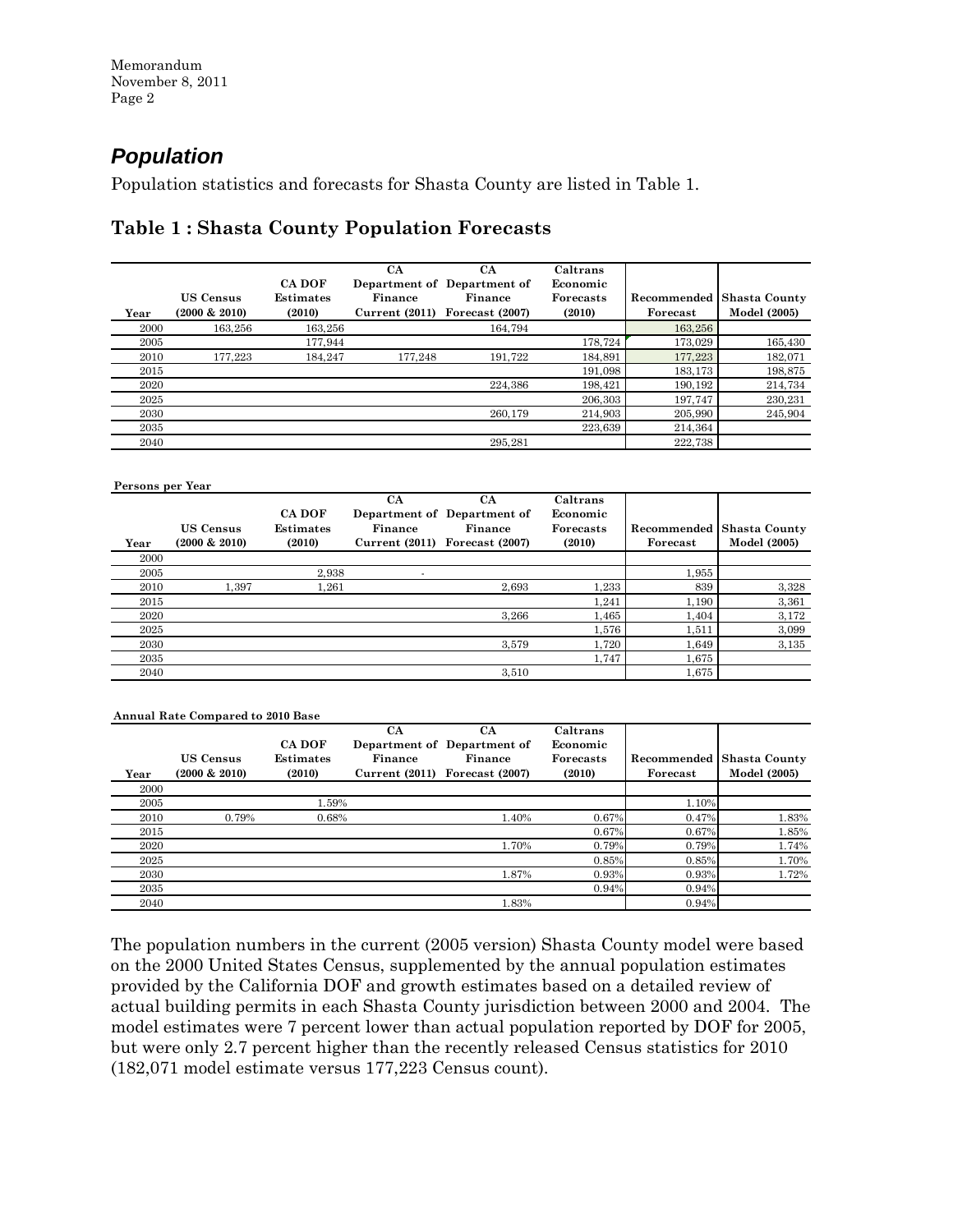Memorandum November 8, 2011 Page 3

The recommended population forecasts start with the 2010 value reported by the 2010 Census. The recommended population estimate for each forecast year up to 2035 is based on applying the growth rate from the Caltrans Economic Forecast to the prior forecast year. For example, the population estimate for 2030 is based on the 2025 population estimate increased by the Caltrans growth percentage from 2025 to 2030. The population growth from 2035 to 2040 is assumed to be similar to the growth rate from 2030 to 2035.

The resulting 2030 population forecast of 206,000 is 16 percent lower than the current model forecast of 245,900.

# *Housing*

Statistics and forecasts for households or occupied housing units in Shasta County are listed in Table 2.

The household numbers in the current Shasta County model were based on the 2000 United States Census, supplemented by growth estimates based on a detailed review of actual building permits in each Shasta County jurisdiction between 2000 and 2004. The model estimates for 2010 were 6.8 percent higher than the recently released Census statistics for 2010.

The recommended housing forecasts start with the 2010 value reported by the 2010 Census. The recommended housing estimate for each forecast year up to 2035 is based on applying the growth rate from the Caltrans Economic Forecast to the prior forecast year. For example, the housing estimate for 2030 is based on the 2025 housing estimate increased by the Caltrans growth percentage from 2025 to 2030. The household growth from 2035 to 2040 is assumed to be similar to the growth rate from 2030 to 2035.

The resulting 2030 housing forecast of 85,900 is 15 percent lower than the current (2005 version) model forecast of 101,150.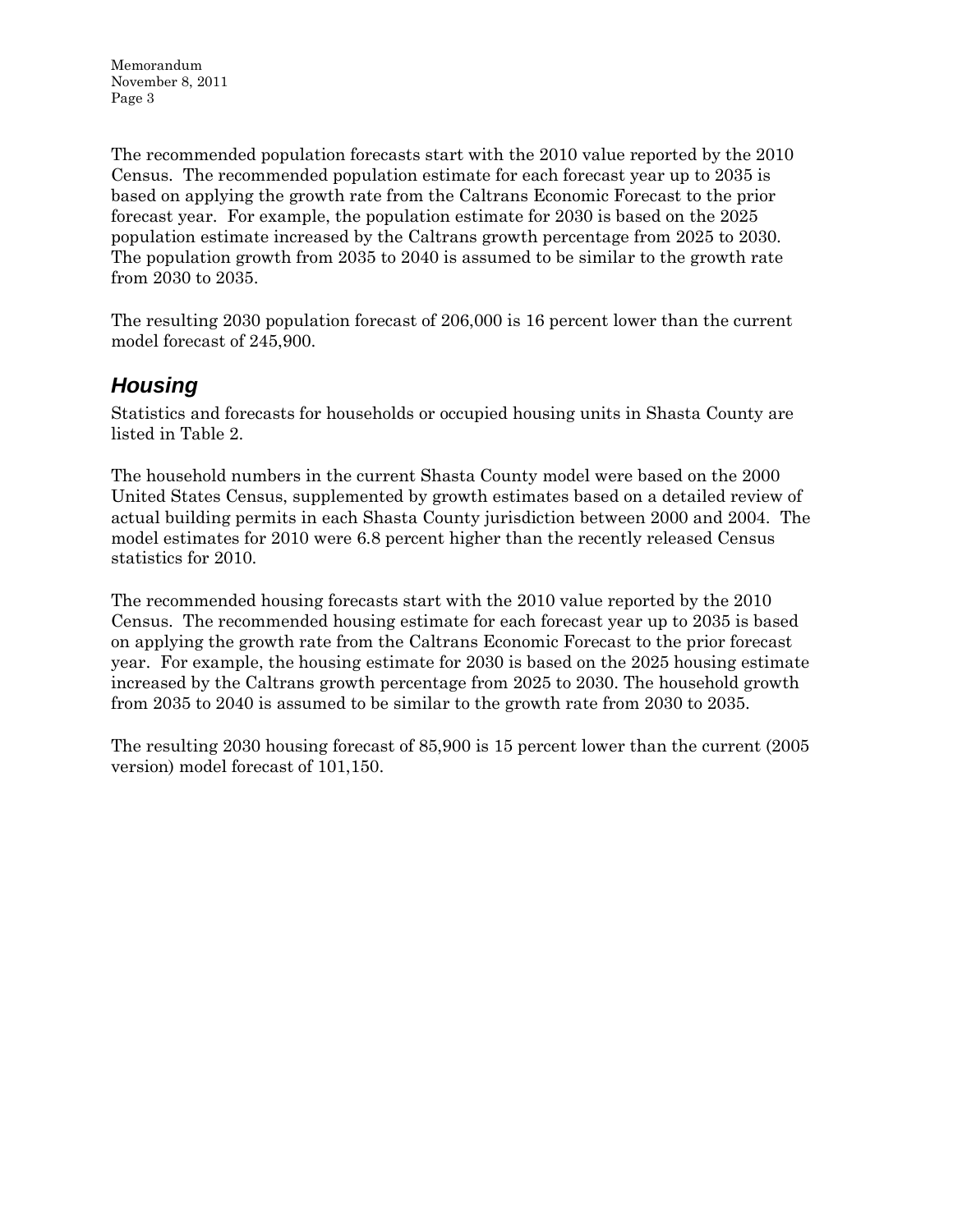# **Table 2 : Shasta County Housing Forecasts**

| Year | <b>US Census</b><br>$(2000 \& 2010)$ | <b>CA DOF</b><br>Estimates<br>(2010) | CA<br>Finance<br>Current (2011) | CA<br>Department of Department of<br>Finance<br>Forecast (2007) | Caltrans<br>Economic<br>Forecasts<br>(2010) | Forecast | <b>Recommended   Shasta County</b><br>Model (2005) |
|------|--------------------------------------|--------------------------------------|---------------------------------|-----------------------------------------------------------------|---------------------------------------------|----------|----------------------------------------------------|
| 2000 | 63.426                               | 63.426                               |                                 |                                                                 |                                             | 63,426   |                                                    |
| 2005 |                                      | 68,220                               |                                 |                                                                 | 68,200                                      | 67,392   | 68,220                                             |
| 2010 | 70.346                               | 71,791                               | 70,301                          |                                                                 | 72.100                                      | 70,346   | 75,158                                             |
| 2015 |                                      |                                      |                                 |                                                                 | 75,800                                      | 73,956   | 81,658                                             |
| 2020 |                                      |                                      |                                 |                                                                 | 80,000                                      | 78,054   | 88,154                                             |
| 2025 |                                      |                                      |                                 |                                                                 | 84,100                                      | 82,054   | 94,670                                             |
| 2030 |                                      |                                      |                                 |                                                                 | 88,000                                      | 85,859   | 101,150                                            |
| 2035 |                                      |                                      |                                 |                                                                 | 91,500                                      | 89,274   |                                                    |
| 2040 |                                      |                                      |                                 |                                                                 |                                             | 92,689   |                                                    |

#### **Households per Year**

|      |                  |                  | <b>CA</b>     | СA                          | Caltrans  |             |                      |
|------|------------------|------------------|---------------|-----------------------------|-----------|-------------|----------------------|
|      |                  | <b>CA DOF</b>    |               | Department of Department of | Economic  |             |                      |
|      | <b>US Census</b> | <b>Estimates</b> | Finance       | Finance                     | Forecasts | Recommended | <b>Shasta County</b> |
| Year | $(2000 \& 2010)$ | (2010)           | Current(2011) | Forecast (2007)             | (2010)    | Forecast    | Model (2005)         |
| 2000 |                  |                  |               |                             |           |             |                      |
| 2005 |                  |                  |               |                             |           | 793         |                      |
| 2010 | 692              | 837              |               |                             | 780       | 591         | 1,388                |
| 2015 |                  |                  |               |                             | 740       | 722         | 1,300                |
| 2020 |                  |                  |               |                             | 840       | 820         | 1,299                |
| 2025 |                  |                  |               |                             | 820       | 800         | 1,303                |
| 2030 |                  |                  |               |                             | 780       | 761         | 1,296                |
| 2035 |                  |                  |               |                             | 700       | 683         |                      |
| 2040 |                  |                  |               |                             |           | 683         |                      |

|      | <b>Annual Rate Compared to 2010 Base</b> |                  |                |                             |                  |             |               |  |  |
|------|------------------------------------------|------------------|----------------|-----------------------------|------------------|-------------|---------------|--|--|
|      |                                          |                  | CA             | <b>CA</b>                   | Caltrans         |             |               |  |  |
|      |                                          | CA DOF           |                | Department of Department of | Economic         |             |               |  |  |
|      | <b>US Census</b>                         | <b>Estimates</b> | Finance        | Finance                     | <b>Forecasts</b> | Recommended | Shasta County |  |  |
| Year | $(2000 \& 2010)$                         | (2010)           | Current (2011) | Forecast (2007)             | (2010)           | Forecast    | Model (2005)  |  |  |
| 2000 |                                          |                  |                |                             |                  |             |               |  |  |
| 2005 |                                          |                  |                |                             |                  | 1.03%       |               |  |  |
| 2010 | 0.98%                                    | 1.17%            |                |                             | 1.08%            | 1.03%       | 1.85%         |  |  |
| 2015 |                                          |                  |                |                             | 1.03%            | 1.03%       | 1.73%         |  |  |
| 2020 |                                          |                  |                |                             | 1.17%            | 1.17%       | 1.73%         |  |  |
| 2025 |                                          |                  |                |                             | 1.14%            | 1.14%       | 1.73%         |  |  |
| 2030 |                                          |                  |                |                             | 1.08%            | 1.08%       | 1.72%         |  |  |
| 2035 |                                          |                  |                |                             | 0.97%            | $0.97\%$    |               |  |  |
| 2040 |                                          |                  |                |                             |                  | 0.97%       |               |  |  |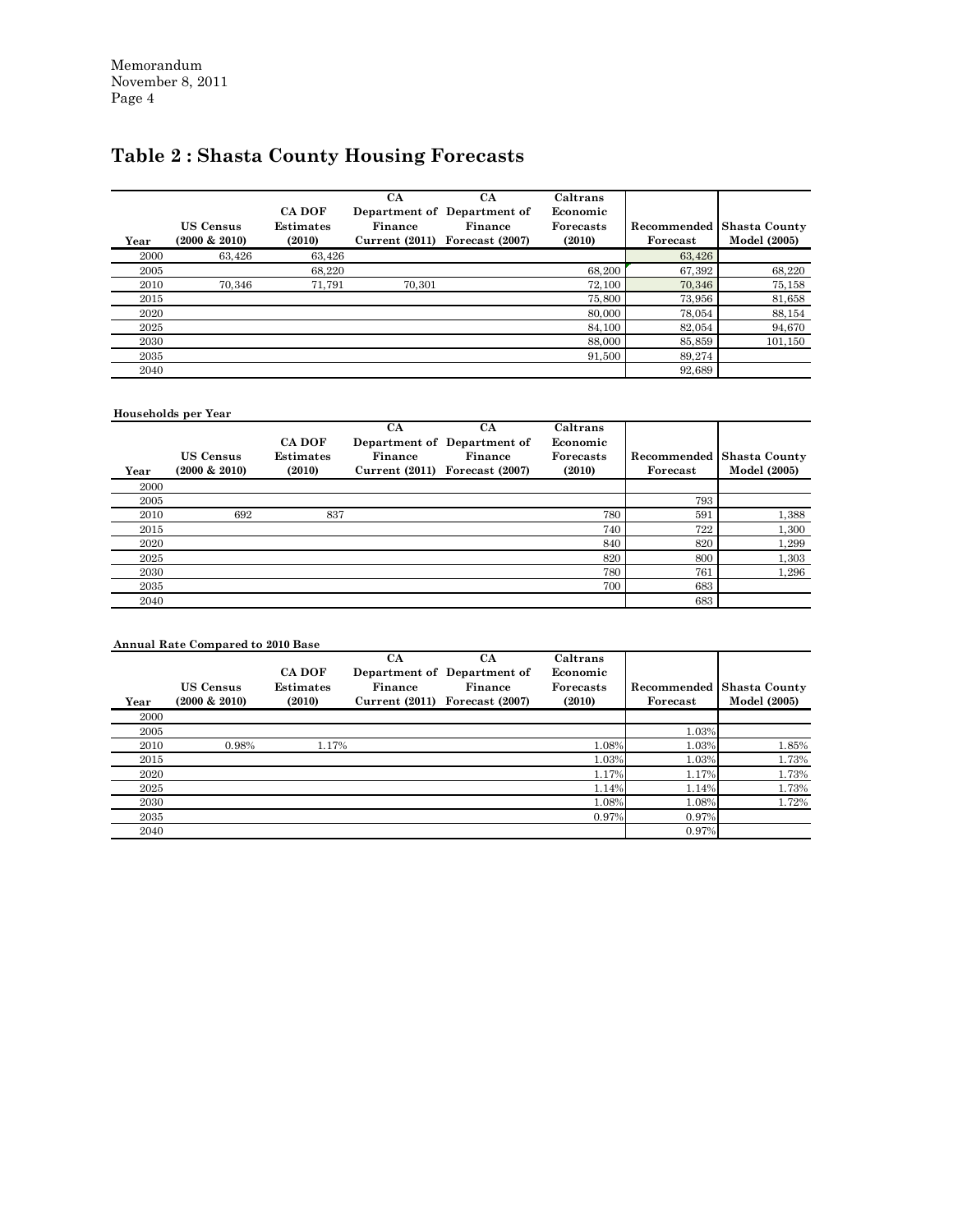Memorandum November 8, 2011 Page 5

# *Employment*

Statistics and forecasts for jobs in Shasta County are listed in Table 3.

The employment numbers in the current Shasta County model were based on a detailed inventory of 2004 employers, starting with a commercial database from InfoUSA and supplemented by manual review and checks of government employment locations and major missing employers.

The model estimates for 2005 were about 8 percent higher than the standard jobs report issued by the California Economic Development Department (EDD). However, this was deliberate, as the model intends to capture all employees who may make trips on a typical day, while the EDD reports are more oriented towards full-time equivalent employees and exclude some categories such as self-employed at home. The higher model base number is recommended as a basis for employment statistics rather than the EDD total jobs reports.

For 2010, the model forecast of 76,011 jobs was 30 percent higher than the EDD report of 58,500 jobs. As of 2005, the model forecasts assumed continued job growth consistent with trends at that time and planned development in each community. In reality, jobs in Shasta County decreased by over 9 percent between 2005 and 2010.

The recommended employment forecasts start with the 2010 value reported by the EDD, adjusted up by the 8 percent established to account for the additional job types in the model database (part-time retail workers, self-employed, etc…). The recommended employment estimate for each forecast year up to 2035 is based on applying the growth rate from the Caltrans Economic Forecast to the prior forecast year. For example, the employment estimate for 2030 is based on the 2025 employment estimate increased by the Caltrans growth percentage from 2025 to 2030.

The resulting 2030 employment forecast of 80,400 is 23 percent lower than the current (2005 version) model forecast of 103,843.

# **Recession Adjustment**

Land use inputs for travel models generally assume that there is a base year inventory, and then new development is added to that base year inventory. However, actual employment decreased between the 2004 base year inventory and 2010. An additional set of assumptions were required to represent this recession condition.

The first assumption is that existing buildings were operating at lower occupancies in 2010 than in 2004. The change may not directly correlate to leasing rates, as employment spaces could still be actively leased but occupied by lower numbers of employees. A factor was developed for each type of employment space to account for lower occupancy in 2010 than in the 2004 base year. The factors were based on the relative number of employees in various categories in Shasta County for each year as reported by EDD (Table 4).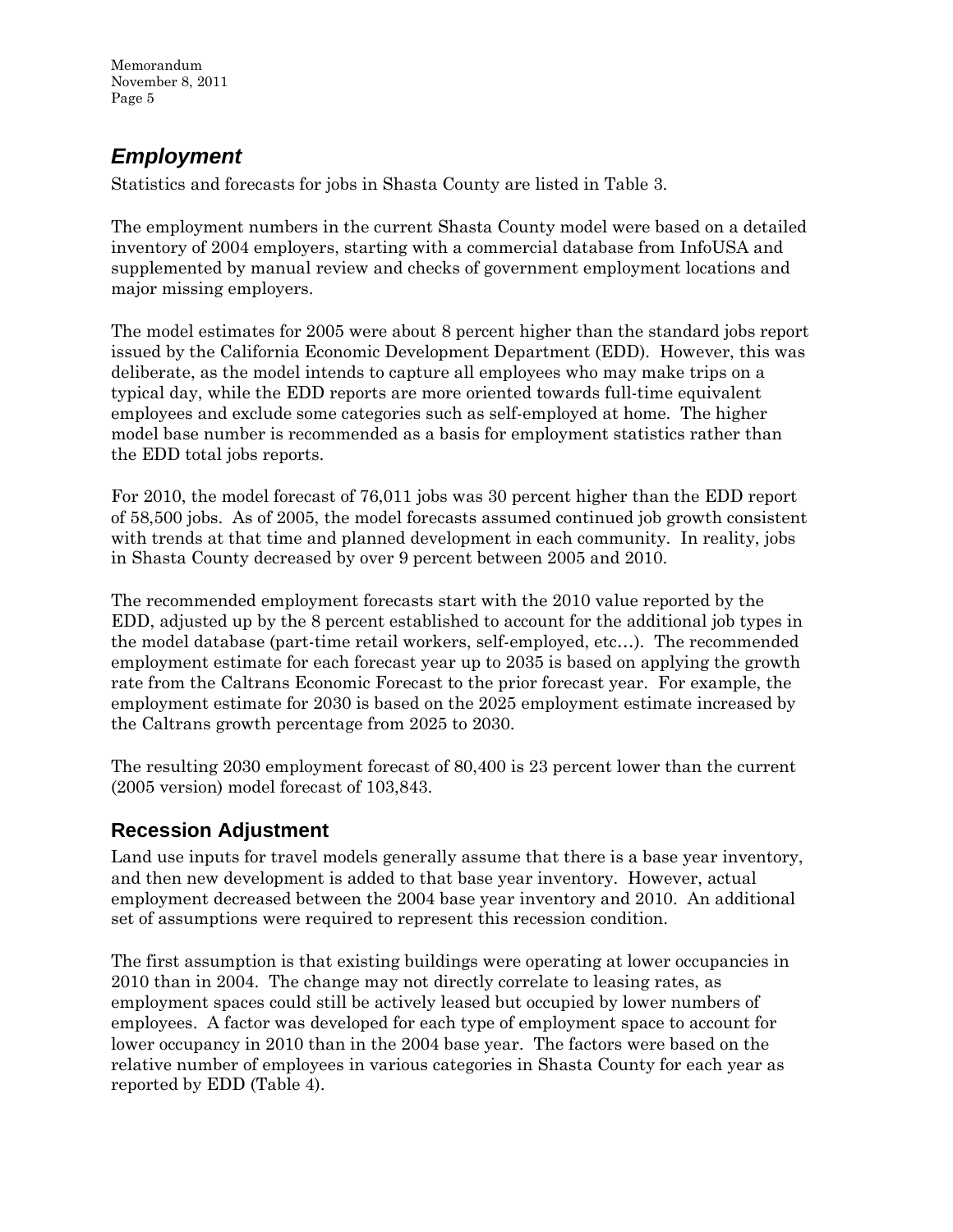# **Table 3 : Shasta County Employment Forecasts**

|      |                  | CA Economic<br>Development | CA Economic<br>Development | Caltrans<br>Economic |             |                      |
|------|------------------|----------------------------|----------------------------|----------------------|-------------|----------------------|
|      | <b>US Census</b> | Department                 | Department                 | Forecasts            | Recommended | <b>Shasta County</b> |
| Year | $(2000 \& 2010)$ | Current (2011)             | Forecast (2009)            | (2010)               | Forecast    | Model (2005)         |
| 2000 |                  | 60.200                     |                            |                      |             |                      |
| 2005 |                  | 64.600                     |                            | 64.600               | 69,629      | 69,629               |
| 2010 |                  | 58.500                     | 64.060                     | 60,300               | 63.054      | 76,017               |
| 2015 |                  |                            |                            | 65,400               | 68,387      | 82,185               |
| 2020 |                  |                            | 69.860                     | 69,200               | 72,361      | 88,869               |
| 2025 |                  |                            |                            | 73,400               | 76,752      | 96,077               |
| 2030 |                  |                            |                            | 77,000               | 80,517      | 103,834              |
| 2035 |                  |                            |                            | 80,300               | 83,968      |                      |
| 2040 |                  |                            |                            |                      | 87,418      |                      |

#### **Employees per Year**

| Year | <b>US Census</b><br>$(2000 \& 2010)$ | CA Economic<br>Development<br>Department | CA Economic<br>Development<br>Department<br>Current $(2011)$ Forecast $(2009)$ | Caltrans<br>Economic<br>Forecasts<br>(2010) | Recommended<br>Forecast | Shasta County<br>Model (2005) |
|------|--------------------------------------|------------------------------------------|--------------------------------------------------------------------------------|---------------------------------------------|-------------------------|-------------------------------|
| 2000 |                                      |                                          |                                                                                |                                             |                         |                               |
| 2005 |                                      | 880                                      |                                                                                |                                             |                         |                               |
| 2010 |                                      |                                          |                                                                                | (860)                                       | (1,315)                 | 1,278                         |
| 2015 |                                      |                                          |                                                                                | 1,020                                       | 1,067                   | 1,234                         |
| 2020 |                                      |                                          |                                                                                | 760                                         | 795                     | 1,337                         |
| 2025 |                                      |                                          |                                                                                | 840                                         | 878                     | 1,442                         |
| 2030 |                                      |                                          |                                                                                | 720                                         | 753                     | 1,551                         |
| 2035 |                                      |                                          |                                                                                | 660                                         | 690                     |                               |
| 2040 |                                      |                                          |                                                                                |                                             | 690                     |                               |

|      | <b>Annual Rate Compared to 2010 Base</b> |               |                 |           |             |                      |
|------|------------------------------------------|---------------|-----------------|-----------|-------------|----------------------|
|      |                                          | CA Economic   | CA Economic     | Caltrans  |             |                      |
|      |                                          | Development   | Development     | Economic  |             |                      |
|      | <b>US Census</b>                         | Department    | Department      | Forecasts | Recommended | <b>Shasta County</b> |
| Year | $(2000 \& 2010)$                         | Current(2011) | Forecast (2009) | (2010)    | Forecast    | Model (2005)         |
| 2000 |                                          |               |                 |           |             |                      |
| 2005 |                                          |               |                 |           |             |                      |
| 2010 |                                          |               |                 | $-1.43%$  | $-2.09%$    | 1.68%                |
| 2015 |                                          |               |                 | 1.69%     | 1.69%       | 1.62%                |
| 2020 |                                          |               |                 | 1.26%     | 1.26%       | 1.76%                |
| 2025 |                                          |               |                 | 1.39%     | 1.39%       | 1.90%                |
| 2030 |                                          |               |                 | 1.19%     | 1.19%       | 2.04%                |
| 2035 |                                          |               |                 | 1.09%     | 1.09%       |                      |
| 2040 |                                          |               |                 |           | 1.09%       |                      |

A second assumption is that employment space will return to its normal occupancy levels (which are less than 100 percent) at some point. For this model update, the recovery was assumed to require 20 years to the year 2030. The 20 year recovery timeframe was selected as a reasonable assumption that maintains consistency with prior 2030 occupancy assumptions, and was not based on any specific economic forecast.

Table 4 lists the occupancy factors applied to each type of employment space and the corresponding EDD labor category used to estimate the occupancy factor.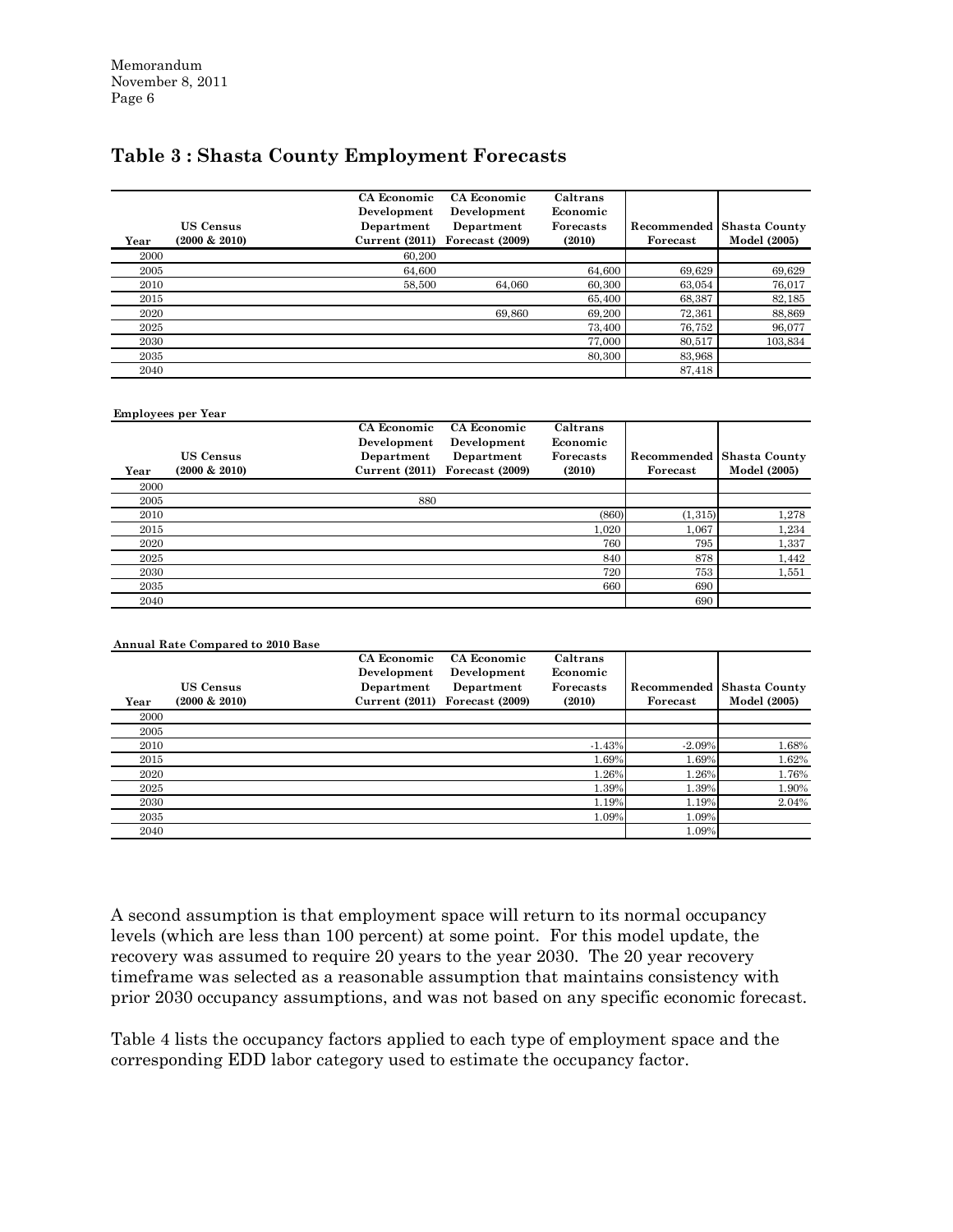|                         |      | <b>Occupancy Factor</b> |      | Representative                         |
|-------------------------|------|-------------------------|------|----------------------------------------|
| <b>Model Land Use</b>   | 2010 | 2020                    | 2030 | <b>EDD</b> Categories                  |
| 08 Industrial           | 0.63 | 0.82                    | 1.00 | Goods Producing                        |
| 09 Wholesale            | 1.00 | 1.00                    | 1.00 | Wholesale                              |
| 10 Service Commercial   | 0.51 | 0.76                    | 1.00 | Construction                           |
| 11 Retail               | 0.91 | 0.96                    | 1.00 | Retail Trade                           |
| 12 Retail High          | 0.91 | 0.96                    | 1.00 | Retail Trade                           |
| 13 Retail Warehouse     | 0.91 | 0.96                    | 1.00 | Retail Trade                           |
| 14 Office               | 0.77 | 0.88                    | 1.00 | Information + Financial + Professional |
| 15 School               | 1.00 | 1.00                    | 1.00 | Local Government Education             |
| 16 College              | 1.00 | 1.00                    | 1.00 | Local Government Education             |
| 17 Medical Office       | 1.00 | 1.00                    | 1.00 | Educational & Health                   |
| 18 Hospital             | 1.00 | 1.00                    | 1.00 | Educational & Health                   |
| 19 Residential Care     | 1.00 | 1.00                    | 1.00 | Educational & Health                   |
| 20 Child Care           | 1.00 | 1.00                    | 1.00 | Educational & Health                   |
| 21 Developed Recreation | 1.00 | 1.00                    | 1.00 | Arts, Entertainment, Recreation        |
| 23 Casino               | 1.00 | 1.00                    | 1.00 | Arts, Entertainment, Recreation        |
| 24 Hotel                | 1.00 | 1.00                    | 1.00 | Accommodation                          |
| 25 Restaurant           | 0.90 | 0.95                    | 1.00 | Food Services                          |
| 26 Restaurant High      | 0.90 | 0.95                    | 1.00 | Food Services                          |
| 27 Institutional        | 0.92 | 0.96                    | 1.00 | Other Services                         |
| 28 Government           | 1.00 | 1.00                    | 1.00 | Government                             |
| 29 Government High      | 1.00 | 1.00                    | 1.00 | Government                             |

**Table 4 : Employment Occupancy Adjustment Factors**

# *Forecasts by Jurisdiction*

Recommended forecasts of population, housing and employment were also prepared for individual jurisdictions within Shasta County (Tables 5, 6 and 7).

The City of Redding provided specific population forecasts prepared by Economic Sciences Corporation for their jurisdiction for the years 2010 to 2025. These forecasts were incorporated in the population and housing forecasts for the travel model update. The allocations to the remaining jurisdictions are based on the allocations prepared in 2005 for the prior version of the travel model, which were in turn based on detailed assessments by Strategic Economics. The 2005 allocations were adjusted to the updated countywide totals.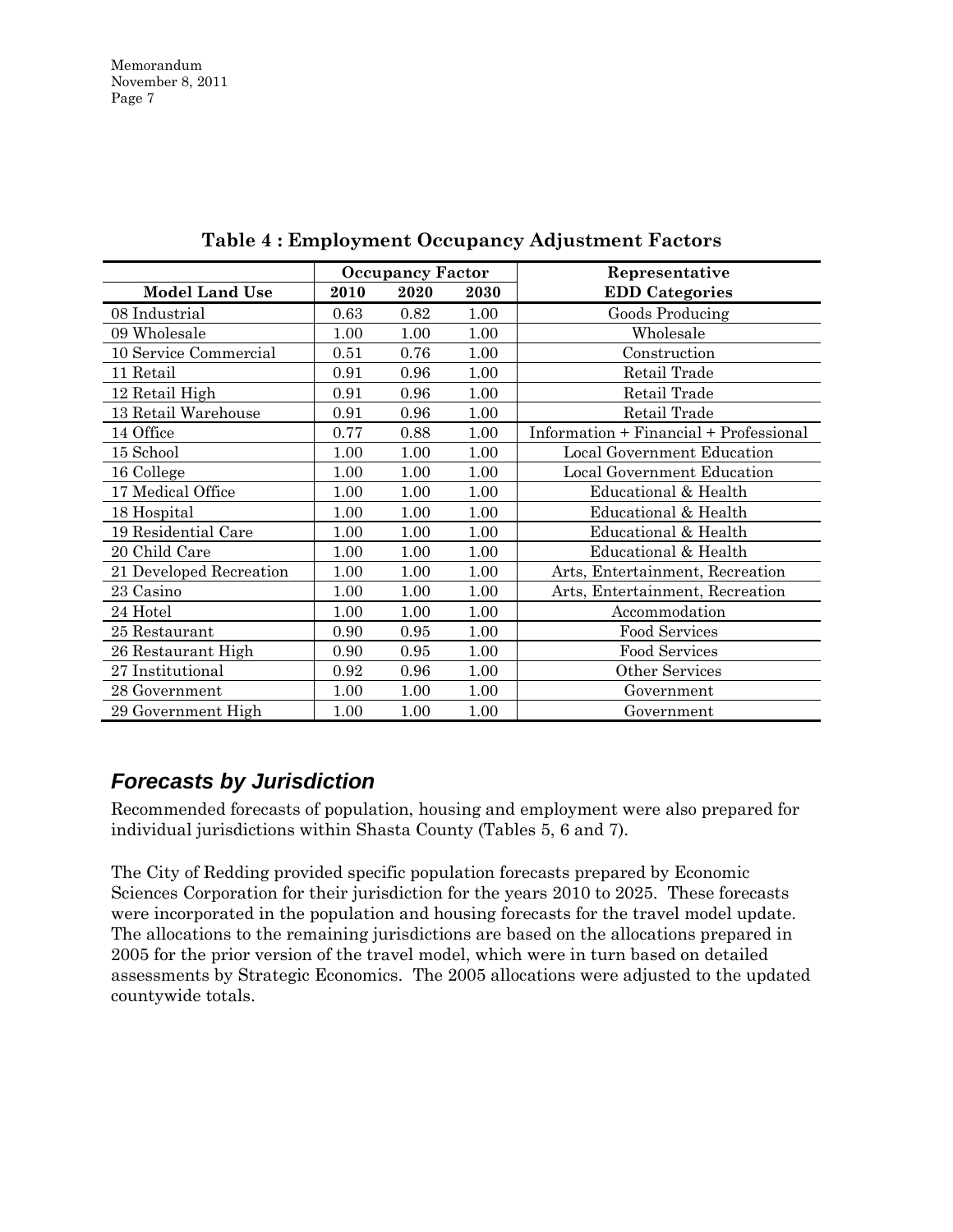| Year | Recommended<br>Countywide<br>Forecast | Anderson | Redding | Shasta Lake | Shasta<br>County<br>(uninc.) |
|------|---------------------------------------|----------|---------|-------------|------------------------------|
| 2000 | 163,256                               | 9,027    | 80,865  | 9,093       |                              |
| 2005 | 173,029                               | 9,731    | 87,146  | 10,069      | 66,082                       |
| 2010 | 177,223                               | 9,932    | 89,861  | 10,164      | 67,266                       |
| 2015 | 183,173                               | 10,280   | 94,237  | 10,650      | 68,005                       |
| 2020 | 190,192                               | 10,353   | 99,071  | 11,210      | 69,558                       |
| 2025 | 197,747                               | 10.426   | 103,539 | 11,845      | 71,938                       |
| 2030 | 205,990                               | 10,498   | 106,666 | 12,478      | 76,348                       |
| 2035 | 214.364                               | 10,925   | 111,002 | 12,985      | 79,451                       |
| 2040 | 222,738                               | 11,352   | 115,339 | 13,493      | 82,555                       |

# **Table 5 : Shasta County Population Forecasts by Jurisdiction**

#### **Persons per Year**

| Year | Recommended<br>Countywide<br>Forecast | Anderson | Redding | Shasta Lake | Shasta<br>County<br>(uninc.) |
|------|---------------------------------------|----------|---------|-------------|------------------------------|
| 2000 |                                       |          |         |             |                              |
| 2005 | 1,955                                 | 141      | 1,256   | 195         |                              |
| 2010 | 839                                   | 40       | 543     | 19          | 237                          |
| 2015 | 1,190                                 | 70       | 875     | 97          | 148                          |
| 2020 | 1,404                                 | 15       | 967     | 112         | 311                          |
| 2025 | 1,511                                 | 15       | 894     | 127         | 476                          |
| 2030 | 1.649                                 | 15       | 625     | 127         | 882                          |
| 2035 | 1,675                                 | 85       | 867     | 101         | 621                          |
| 2040 | 1,675                                 | 85       | 867     | 101         | 621                          |

# **Annual Rate Compared to 2010 Base**

| Year | Recommended<br>Countywide<br>Forecast | Anderson | Redding | Shasta Lake | <b>Shasta</b><br>County<br>(uninc.) |
|------|---------------------------------------|----------|---------|-------------|-------------------------------------|
| 2000 |                                       |          |         |             |                                     |
| 2005 | 1.10%                                 | 1.42%    | 1.40%   | 1.92%       |                                     |
| 2010 | 0.47%                                 | 0.40%    | 0.60%   | 0.19%       | 0.35%                               |
| 2015 | 0.67%                                 | 0.70%    | 0.97%   | 0.96%       | 0.22%                               |
| 2020 | 0.79%                                 | 0.15%    | 1.08%   | 1.10%       | 0.46%                               |
| 2025 | 0.85%                                 | 0.15%    | 0.99%   | 1.25%       | 0.71%                               |
| 2030 | 0.93%                                 | 0.15%    | 0.70%   | 1.25%       | 1.31%                               |
| 2035 | 0.94%                                 | 0.86%    | 0.97%   | 1.00%       | 0.92%                               |
| 2040 | 0.94%                                 | 0.86%    | 0.97%   | 1.00%       | 0.92%                               |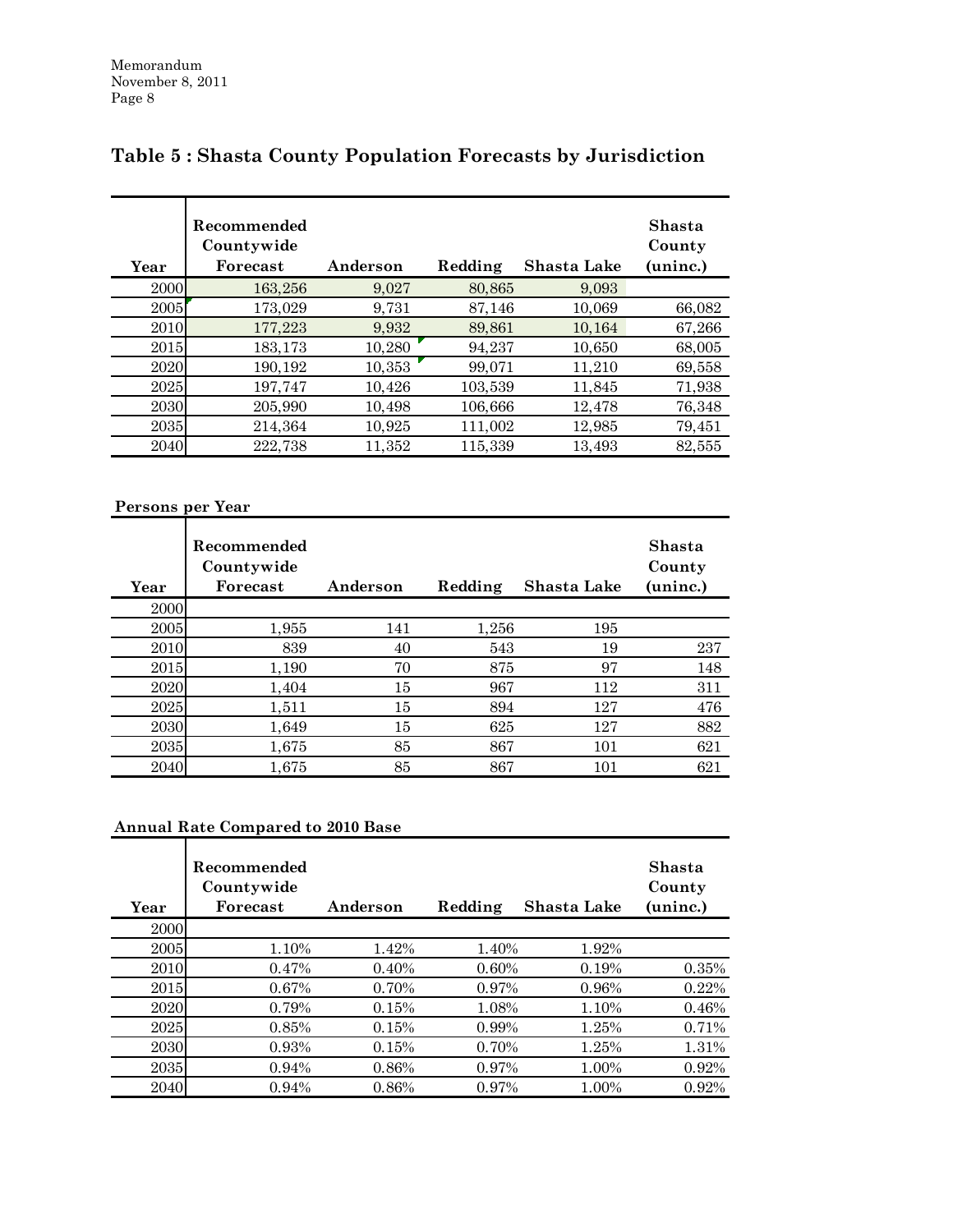| Year | Recommended<br>Countywide<br>Forecast | Anderson | Redding | Shasta Lake | Shasta<br>County<br>(uninc.) |
|------|---------------------------------------|----------|---------|-------------|------------------------------|
| 2000 | 63,426                                | 3,374    | 32,103  | 3,426       |                              |
| 2005 | 67,392                                | 3,772    | 34,424  | 3,828       | 25,368                       |
| 2010 | 70,346                                | 3,944    | 36,130  | 3,943       | 26,329                       |
| 2015 | 73,956                                | 4,474    | 38,669  | 4,339       | 26,473                       |
| 2020 | 78,054                                | 4,513    | 40,704  | 4,545       | 28,292                       |
| 2025 | 82,054                                | 4.544    | 42.903  | 4,779       | 29,827                       |
| 2030 | 85,859                                | 4,576    | 44,197  | 5,046       | 32,041                       |
| 2035 | 89,274                                | 4,762    | 45,993  | 5,251       | 33,268                       |
| 2040 | 92.689                                | 4,948    | 47,790  | 5,456       | 34.495                       |

# **Table 6 : Shasta County Household Forecasts by Jurisdiction**

# **Households per Year**

| Year | Recommended<br>Countywide<br>Forecast | Anderson | Redding | Shasta Lake | Shasta<br>County<br>(uninc.) |
|------|---------------------------------------|----------|---------|-------------|------------------------------|
| 2000 |                                       |          |         |             |                              |
| 2005 | 793                                   | 80       | 464     | 80          |                              |
| 2010 | 591                                   | 34       | 341     | 23          | 192                          |
| 2015 | 722                                   | 106      | 508     | 79          | 29                           |
| 2020 | 820                                   | 8        | 407     | 41          | 364                          |
| 2025 | 800                                   | 6        | 440     | 47          | 307                          |
| 2030 | 761                                   | 6        | 259     | 53          | 443                          |
| 2035 | 683                                   | 37       | 359     | 41          | 245                          |
| 2040 | 683                                   | 37       | 359     | 41          | 245                          |

# **Annual Rate Compared to 2010 Base**

| Year | Recommended<br>Countywide<br>Forecast | Anderson | Redding | Shasta Lake | <b>Shasta</b><br>County<br>(uninc.) |
|------|---------------------------------------|----------|---------|-------------|-------------------------------------|
| 2000 |                                       |          |         |             |                                     |
| 2005 | 1.13%                                 | 2.02%    | 1.28%   | 2.04%       |                                     |
| 2010 | 0.84%                                 | 0.87%    | 0.94%   | 0.58%       |                                     |
| 2015 | 1.03%                                 | 2.69%    | 1.41%   | 2.01%       | 0.11%                               |
| 2020 | 1.17%                                 | 0.19%    | 1.13%   | 1.05%       | 1.38%                               |
| 2025 | 1.14%                                 | 0.16%    | 1.22%   | 1.19%       | 1.17%                               |
| 2030 | 1.08%                                 | 0.16%    | 0.72%   | 1.35%       | 1.68%                               |
| 2035 | 0.97%                                 | 0.94%    | 0.99%   | 1.04%       | 0.93%                               |
| 2040 | 0.97%                                 | 0.94%    | 0.99%   | 1.04%       | 0.93%                               |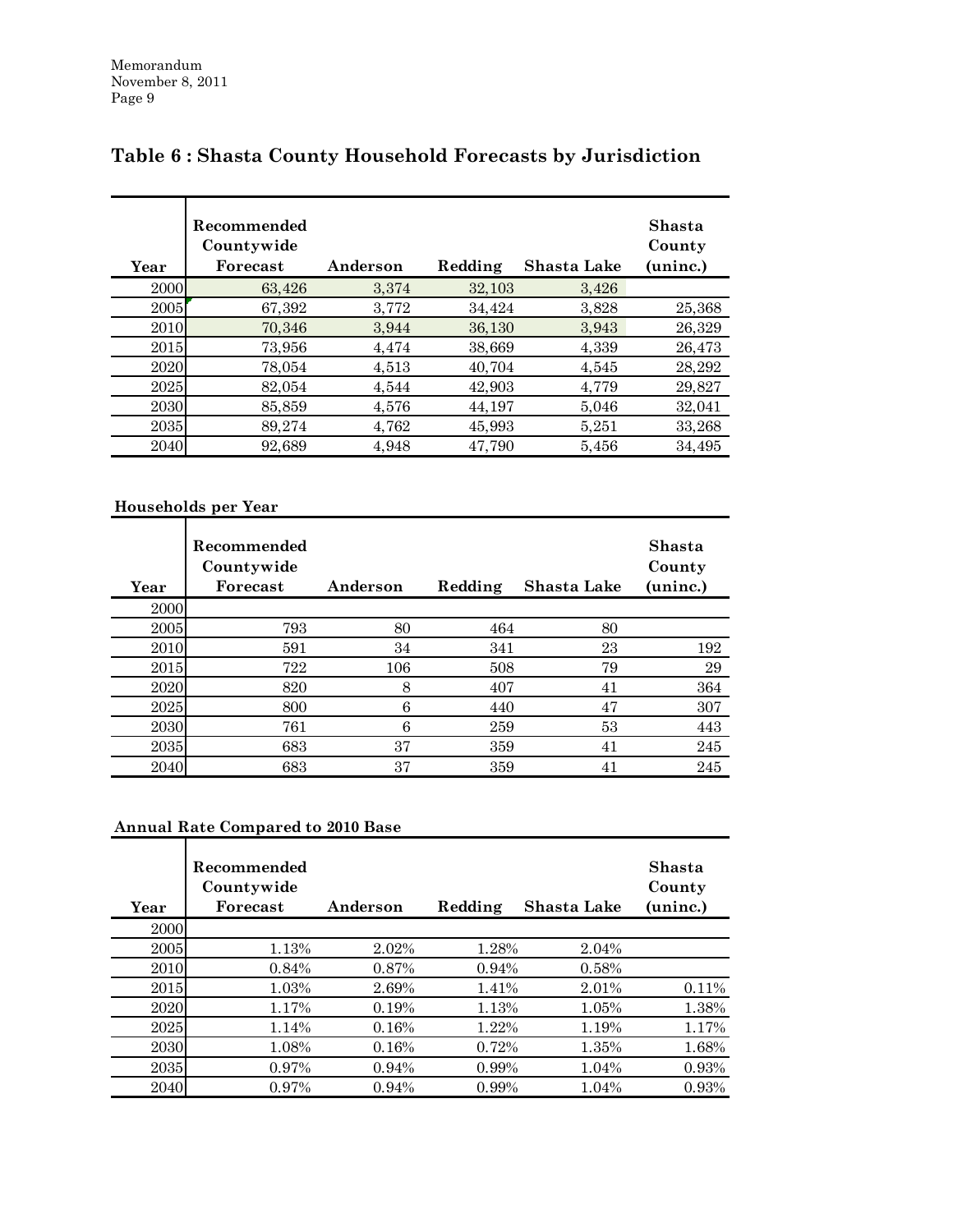| Year | Recommended<br>Countywide<br>Forecast | Anderson | Redding | Shasta Lake | Shasta<br>County<br>(uninc.) |
|------|---------------------------------------|----------|---------|-------------|------------------------------|
| 2000 |                                       |          |         |             |                              |
| 2005 | 69,629                                | 3,373    | 48,449  | 2,324       | 15,483                       |
| 2010 | 63.054                                | 2,699    | 43,635  | 2,067       | 14,653                       |
| 2015 | 68,387                                | 2,982    | 46,950  | 2,234       | 16,220                       |
| 2020 | 72,361                                | 3,263    | 48,250  | 2,427       | 18,420                       |
| 2025 | 76,752                                | 3,407    | 51,366  | 2,558       | 19,421                       |
| 2030 | 80,517                                | 3,780    | 53,288  | 2,623       | 20,826                       |
| 2035 | 83,968                                | 3,942    | 55,572  | 2,735       | 21,718                       |
| 2040 | 87,418                                | 4,104    | 57,856  | 2,847       | 22,611                       |

# **Table 7 : Shasta County Employment Forecasts by Jurisdiction**

#### **Employees per Year**

| Year | Recommended<br>Countywide<br>Forecast | Anderson | Redding | Shasta Lake | <b>Shasta</b><br>County<br>(uninc.) |
|------|---------------------------------------|----------|---------|-------------|-------------------------------------|
| 2000 |                                       |          |         |             |                                     |
| 2005 |                                       |          |         |             |                                     |
| 2010 | (1,315)                               | (135)    | (963)   | (51)        | (166)                               |
| 2015 | 1,067                                 | 57       | 663     | 34          | 313                                 |
| 2020 | 795                                   | 56       | 260     | 39          | 440                                 |
| 2025 | 878                                   | 29       | 623     | 26          | 200                                 |
| 2030 | 753                                   | 75       | 384     | 13          | 281                                 |
| 2035 | 690                                   | 32       | 457     | 22          | 179                                 |
| 2040 | 690                                   | 32       | 457     | 22          | 179                                 |

#### **Annual Rate Compared to 2010 Base**

| Year | Recommended<br>Countywide<br>Forecast | Anderson  | Redding  | Shasta Lake | Shasta<br>County<br>(uninc.) |
|------|---------------------------------------|-----------|----------|-------------|------------------------------|
| 2000 |                                       |           |          |             |                              |
| 2005 |                                       |           |          |             |                              |
| 2010 | $-2.09%$                              | $-5.00\%$ | $-2.21%$ | $-2.49%$    | $-1.13%$                     |
| 2015 | 1.69%                                 | 2.10%     | 1.52%    | 1.62%       | 2.14%                        |
| 2020 | 1.26%                                 | 2.08%     | $0.60\%$ | 1.86%       | 3.00%                        |
| 2025 | 1.39%                                 | 1.07%     | 1.43%    | 1.27%       | 1.37%                        |
| 2030 | 1.19%                                 | 2.77%     | 0.88%    | 0.62%       | 1.92%                        |
| 2035 | 1.09%                                 | 1.20%     | 1.05%    | 1.09%       | 1.22%                        |
| 2040 | 1.09%                                 | 1.20%     | 1.05%    | 1.09%       | 1.22%                        |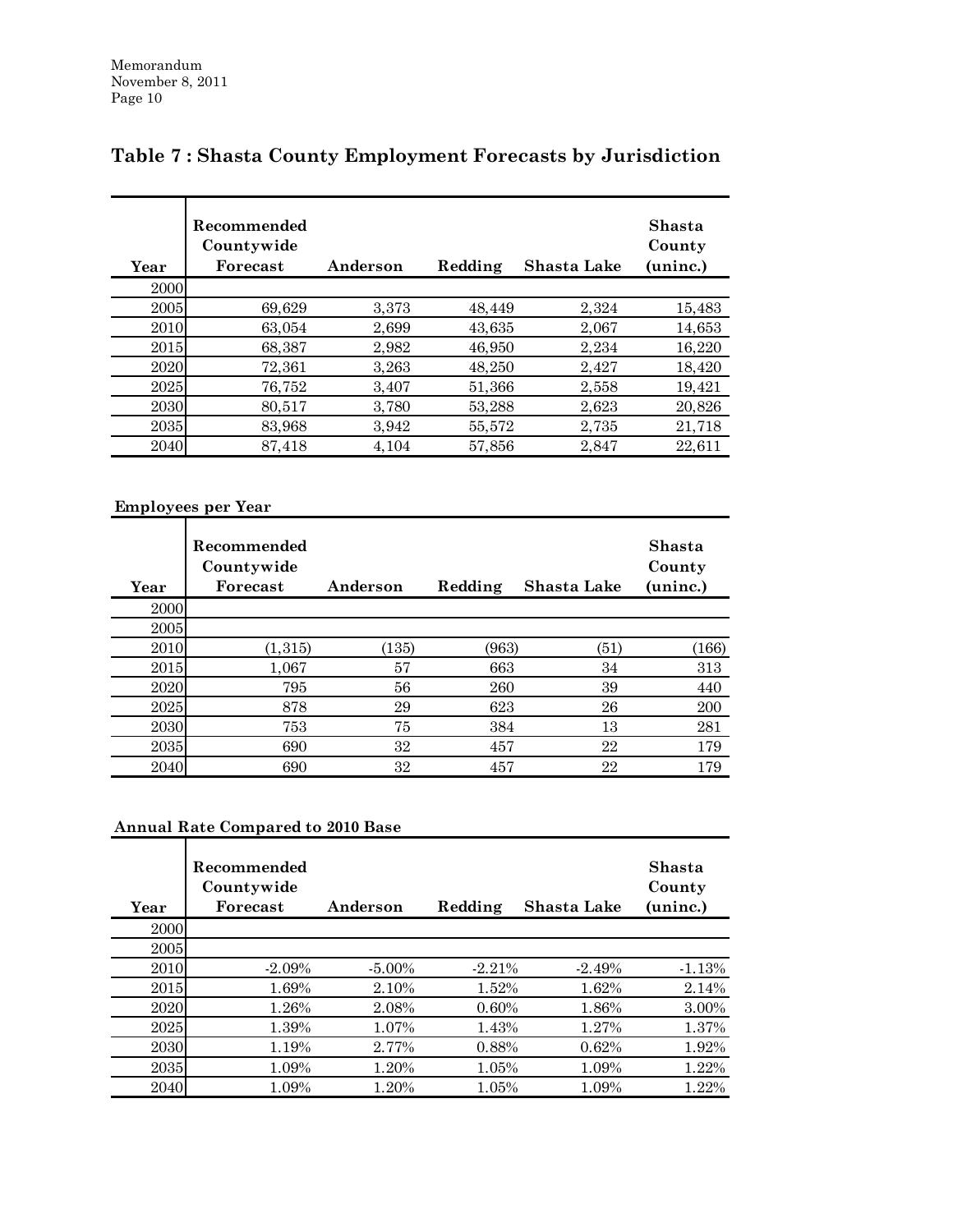# **Development Phasing Assumptions**

Table 8 lists the phasing assumptions for specific development areas in Shasta County with development occurring after 2010. Input was received from Shasta County and the cities of Anderson, Redding and Shasta Lake. In some cases, phasing was shifted to later years than those provided by the jurisdictions in order for the county totals to match the control totals shown in Tables 2 and 3.

The development listing also includes assumptions for some properties which were not based on input received from the jurisdictions in 2011. These assumptions are based on the original input received from jurisdictions in 2005, adjusted to match county totals when combined with the specific development information provided in 2011.

In addition to the specific development shown in Table 8, there are also incremental assumptions for ongoing growth in certain land uses. These include small amounts of infill housing in unincorporated communities, and general employment growth at existing institutional sites including large schools and school administration centers, medical centers and government offices.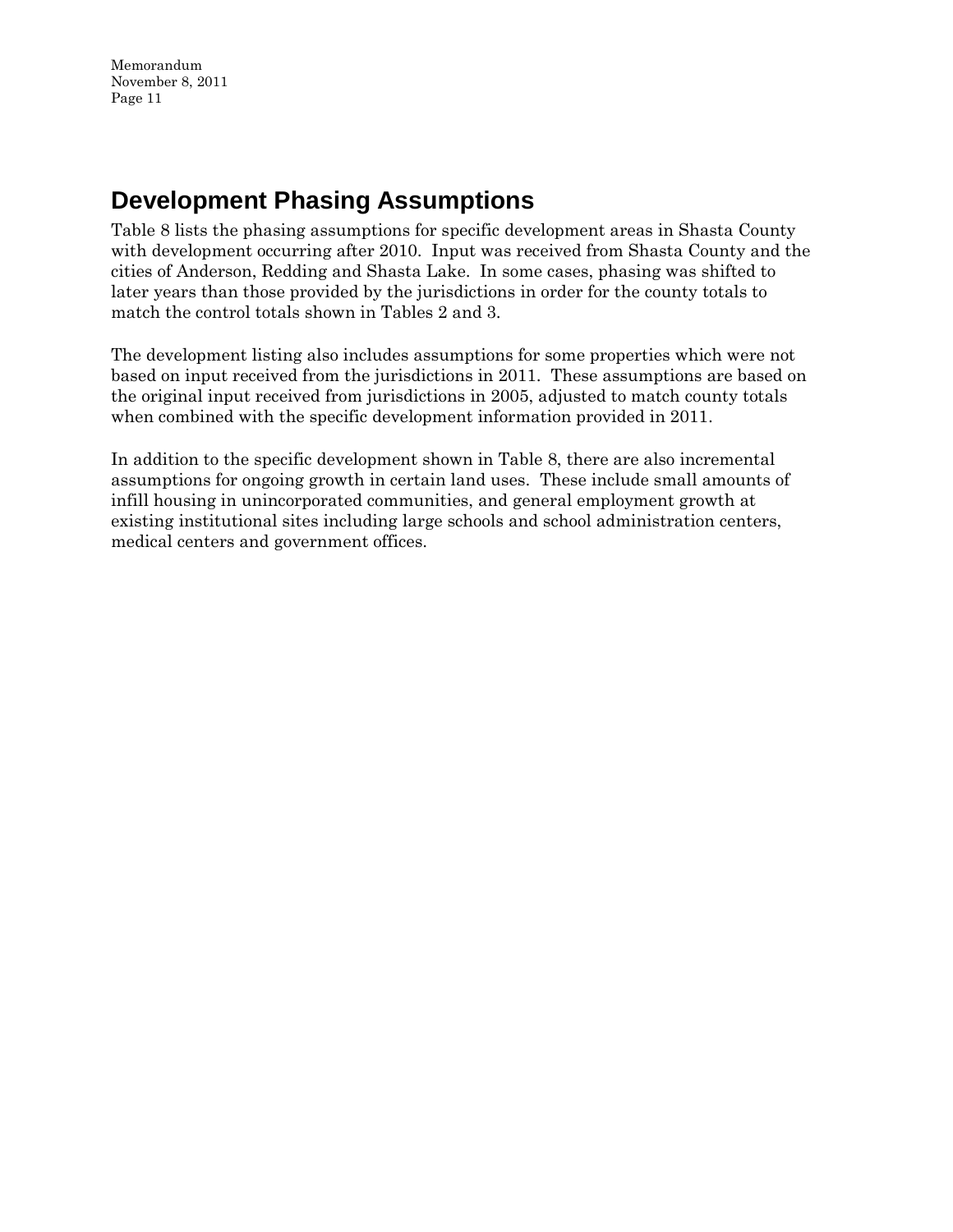# **Table 8: Shasta County Travel Model Phased Development Assumptions**

|                                |                                 |                    |                            |                |                |                |                |          |                |                |                   |              | Percent   |
|--------------------------------|---------------------------------|--------------------|----------------------------|----------------|----------------|----------------|----------------|----------|----------------|----------------|-------------------|--------------|-----------|
| Development                    | <b>Address</b>                  | <b>Land Use</b>    | Units                      | 2010           | 2015           | 2020           | 2025           | 2030     | 2035           | 2040           | <b>After 2040</b> | <b>TOTAL</b> | by $2040$ |
| <b>ANDERSON</b>                |                                 |                    |                            |                |                |                |                |          |                |                |                   |              |           |
| Anderson Commercial            | Anderson                        | Retail             | SF                         | $\overline{0}$ | $\Omega$       | $\theta$       | $\Omega$       | $\Omega$ | $\Omega$       | 58,500         | 58,500            | 117,000      | 50%       |
| Anderson Condos                | Anderson                        | MF Attached        | $\overline{DU}$            | $\Omega$       | 70             | $\theta$       | $\Omega$       |          | $\Omega$       |                |                   | 70           | 100%      |
| Anderson Conference Facility   | Anderson                        | Restaurant         | SF                         | $\Omega$       | 2,500          | $\Omega$       | $\Omega$       | $\Omega$ | $\Omega$       | $\Omega$       |                   | 2,500        | 100%      |
| Anderson Potential Target Site | Anderson                        | Retail             | SF                         | $\Omega$       | - 0            | $\Omega$       | $\Omega$       | $\Omega$ | 130,000        | 66,000         | 130,000           | 326,000      | 60%       |
|                                |                                 | <b>Fast Food</b>   | SF                         | $\Omega$       |                |                | $\Omega$       | 2,500    | 2,500          | $\theta$       |                   | 5,000        | 100%      |
| Campbell Estates               | Anderson                        | <b>SF</b> Detached | <b>DU</b>                  | $\overline{0}$ | $\Omega$       | 28             | $\Omega$       | $\Omega$ | $\Omega$       | $\Omega$       | $\Omega$          | ${\bf 28}$   | 100%      |
| <b>Church Property</b>         | Anderson                        | <b>SF</b> Detached | DU                         | $\Omega$       | $\Omega$       | $\overline{0}$ | $\Omega$       | $\Omega$ | 69             | $\Omega$       |                   | 69           | 100%      |
| Continental Peak               | Anderson                        | MF Attached        | DU                         | 16             | 16             | $\overline{0}$ | $\Omega$       | $\Omega$ | $\overline{0}$ | $\overline{0}$ | $\Omega$          | $32\,$       | 100%      |
| River Pointe                   | Anderson                        | SF Detached        | DU                         | $\mathbf{0}$   | $\overline{0}$ | $\overline{0}$ | 111            | 74       | $\Omega$       | $\Omega$       | $\Omega$          | 185          | 100%      |
| <b>Tormey Estates</b>          | Anderson                        | <b>SF</b> Detached | DU                         | 43             | 43             | $\overline{0}$ | $\overline{0}$ | $\Omega$ | $\Omega$       | $\Omega$       | $\Omega$          | 86           | 100%      |
| Vineyards                      | Anderson                        | <b>SF</b> Detached | DU                         | 15             | 85             | 157            | 722            | 848      | 981            | 839            | 648               | 4,295        | 85%       |
|                                |                                 | MF Attached        | DU                         | $\Omega$       | 640            |                | 287            | 287      |                | $\Omega$       |                   | 1,214        | 100%      |
|                                |                                 | Retail             | <b>SF</b>                  |                | $\Omega$       |                | $\Omega$       |          | 70,000         | 20,000         | 50,000            | 140,000      | 64%       |
|                                |                                 | Office             | <b>SF</b>                  |                |                |                | $\Omega$       |          | 50,000         | $\Omega$       | 50,000            | 100,000      | 50%       |
|                                |                                 | School             | Emps                       | $\Omega$       |                |                | $\Omega$       |          | 50             | 50             |                   | 100          | 100%      |
| Willow Glen                    | Anderson                        | <b>SF</b> Detached | $\mathop{\rm DU}\nolimits$ | 28             | 28             | $\Omega$       | $\Omega$       | $\Omega$ | $\theta$       | $\overline{0}$ | $\Omega$          | 56           | 100%      |
|                                |                                 |                    |                            |                |                |                |                |          |                |                |                   |              |           |
| <b>REDDING</b>                 | Redding (Placer St.)            | SF Detached        | $\mathop{\rm DU}\nolimits$ |                |                |                |                | $\Omega$ | $\Omega$       |                | $\Omega$          |              |           |
| Airpark Manor                  |                                 |                    | SF                         | 10             | 10             | $\Omega$       | $\Omega$       |          |                | $\Omega$       |                   | 20           | 100%      |
| Airport Rd. Auto Dealer Site   | Redding (3900 Airport Rd.)      | Service Commercial |                            | $\overline{0}$ | $\overline{0}$ | $\overline{0}$ | $\Omega$       | $\Omega$ | 44,000         | 135,000        |                   | 179,000      | 100%      |
| Alize Subdivision              | Redding (160 Quartz Hill Rd.)   | <b>SF</b> Detached | DU                         | $\overline{0}$ | 93             | 87             | $\Omega$       | $\Omega$ | $\Omega$       | 0              |                   | 180          | 100%      |
| Avalon Park                    | Redding (11701 Twin Tower Dr.)  | <b>SF</b> Detached | DU                         | $\Omega$       | $55\,$         | $\theta$       | $\Omega$       | $\Omega$ | $\Omega$       | 0              |                   | 55           | 100%      |
| Bel Air                        | Redding (Quartz Hill Rd.)       | <b>SF</b> Detached | DU                         | 13             | $12\,$         | $\Omega$       | $\Omega$       | $\Omega$ | $\Omega$       | $\Omega$       |                   | $25\,$       | 100%      |
| <b>Bel Air Estates</b>         | Redding (2430 Snow Ln.)         | <b>SF</b> Detached | <b>DU</b>                  | 149            | $\Omega$       | $\theta$       | $\Omega$       | $\Omega$ | $\Omega$       | $\overline{0}$ |                   | 149          | 100%      |
| Buenaventura Senior Housing    | Redding (1350 Buenaventura)     | Senior Housing     | DU                         | $\overline{0}$ | $\Omega$       | 120            | $\Omega$       | $\Omega$ | $\Omega$       | $\Omega$       |                   | 120          | 100%      |
| Chapel of the Ferns            | Redding (1400 Industrial St.)   | <b>SF</b> Detached | DU                         | $\Omega$       | $\Omega$       | 80             | $\Omega$       | $\Omega$ | $\Omega$       | 0              | $\Omega$          | 80           | 100%      |
| City of Redding                | Redding (7251 Eastside Rd.)     | Industrial         | SF                         | $\overline{0}$ | $\Omega$       | $\theta$       | $\Omega$       | $\Omega$ | 198,000        | 298,000        | 496,000           | 992,000      | 50%       |
| Clover Creek                   | Redding (3901 Airport Rd.)      | Office             | SF                         | $\overline{0}$ | $\overline{0}$ | $\overline{0}$ | 36,400         | $\Omega$ | 36,400         | $\theta$       |                   | 72,800       | 100%      |
| Cottages at Bel Air            | Redding (Quartz Hill Rd.)       | SF Detached        | $\mathop{\rm DU}\nolimits$ | 14             | 41             |                |                |          |                |                |                   | 55           | 100%      |
| Del Monte PSL                  | Redding (Del Monte St.)         | Retail             | SF                         | $\overline{0}$ | $\Omega$       | $\Omega$       | $\Omega$       | $\Omega$ | $\Omega$       | 61,500         | 67,000            | 128,500      | 48%       |
| East Oaks Estates              | Redding (1283 Douglas Ln.)      | <b>SF</b> Detached | $\mathop{\rm DU}\nolimits$ | 37             | 37             | $\bf{0}$       | $\theta$       | $\theta$ | 0              | $\theta$       | $\overline{0}$    | 74           | 100%      |
| <b>Emily Estates</b>           | Redding (Oasis Rd.)             | <b>SF</b> Detached | $\mathop{\rm DU}\nolimits$ | 58             | $\Omega$       | $\Omega$       | $\Omega$       | $\Omega$ | $\Omega$       | $\Omega$       | $\overline{0}$    | 58           | 100%      |
| Fleur de Lac                   | Redding (1870 Shasta View Dr.)  | SF Detached        | $\mathop{\rm DU}\nolimits$ | 39             | 39             | $\overline{0}$ | $\Omega$       | $\Omega$ | $\Omega$       | $\Omega$       | $\Omega$          | 78           | 100%      |
| Forootan                       | Redding (187 Sulphur Creek Rd.) | SF Detached        | $\mathop{\rm DU}\nolimits$ | $\Omega$       | $\Omega$       | $\bf 23$       | 41             | 41       | 41             | 41             | $\Omega$          | 187          | 100%      |
| Gironda                        | Redding (Shasta View Dr.)       | <b>SF</b> Detached | DU                         | $\Omega$       | $\overline{0}$ | 102            | 102            | 103      | $\Omega$       | 0              |                   | 307          | 100%      |
| Gold Hills Park                | Redding (2141 Gold Hills Dr.)   | SF Detached        | $\mathop{\rm DU}\nolimits$ | $\theta$       | 175            | $\overline{0}$ | $\Omega$       |          |                |                |                   | 175          | 100%      |
| Green                          | Redding (Hillmonte Dr.)         | Retail             | SF                         | $\overline{0}$ | $\overline{0}$ | $\overline{0}$ | $\Omega$       | $\Omega$ | 4,000          | 0              |                   | 4,000        | 100%      |
| <b>Highland Park</b>           | Redding (Davis Ridge Rd.)       | SF Detached        | $\mathop{\rm DU}\nolimits$ | $\Omega$       | 100            | 200            | 120            | $\Omega$ |                | 0              |                   | 420          | 100%      |
| Hilltop Center                 | Redding (1085 Hilltop Dr.)      | Retail             | SF                         | $\overline{0}$ | 46,500         | 46,500         | $\Omega$       | $\Omega$ | $\Omega$       | $\overline{0}$ | $\Omega$          | 93,000       | 100%      |
| <b>Hilltop Estates</b>         | Redding (240 Hilltop Dr.)       | <b>SF</b> Detached | $\mathop{\rm DU}\nolimits$ | 27             | $\Omega$       | $\overline{0}$ | $\Omega$       | $\Omega$ | $\Omega$       | $\Omega$       | $\Omega$          | 27           | 100%      |
| Hinds Feet LLC                 | Redding (Laurel Ave.)           | SF Detached        | $\mathop{\rm DU}\nolimits$ | $\overline{0}$ | $\Omega$       | 11             | 37             | $\Omega$ | $\Omega$       | $\Omega$       | $\Omega$          | 48           | 100%      |
| Hope Lane                      | Redding (1175 Hope Ln.)         | <b>SF</b> Detached | $\mathop{\rm DU}\nolimits$ | 44             | $\Omega$       | $\Omega$       | $\Omega$       | $\Omega$ | $\Omega$       | 0              |                   | 44           | 100%      |
| Kohn                           | Redding (4730 Aloe Vera Dr.)    | <b>SF</b> Detached | $\mathop{\rm DU}\nolimits$ | $\overline{0}$ | 202            | $\overline{0}$ | $\Omega$       | $\Omega$ | $\overline{0}$ | $\Omega$       |                   | 202          | 100%      |
| Lakeside Avenues               | Redding (1397 Buenaventura)     | SF Detached        | $\mathop{\rm DU}\nolimits$ | 40             | $\overline{0}$ | $\overline{0}$ | $\overline{0}$ | $\Omega$ | $\Omega$       | 0              |                   | 40           | 100%      |
| Lanzing                        | Redding (1335 Hope Ln.)         | <b>SF</b> Detached | $\mathop{\rm DU}\nolimits$ | $\overline{0}$ | $\overline{0}$ | $30\,$         | $\overline{0}$ | $\Omega$ | $\Omega$       |                |                   | 30           | 100%      |
| Lemm                           | Redding (2300 Lakeside Dr.)     | <b>SF</b> Detached | $\mathop{\rm DU}\nolimits$ | $\overline{0}$ | $\overline{0}$ | $\overline{0}$ | $\Omega$       | $\Omega$ | $\Omega$       | 38             |                   | 38           | 100%      |
| McConnell Land                 | Redding (Old Oregon Trail)      | <b>SF</b> Detached | $\mathop{\rm DU}\nolimits$ | $\Omega$       | $\overline{0}$ | $\Omega$       | $\Omega$       | $\Omega$ | 605            | 447            | 337               | 1,389        | 76%       |
| MD Development                 | Redding (Oasis Rd.)             | SF Detached        | $\mathop{\rm DU}\nolimits$ | $\overline{0}$ | 50             | 50             | $\overline{0}$ | $\Omega$ | $\Omega$       |                | $\Omega$          | 100          | 100%      |
| Mercy Hospital                 | Redding (2655 Airpark Dr.)      | Retail             | SF                         | $\Omega$       | $\Omega$       | $\theta$       | $\Omega$       |          | $\Omega$       | 11,000         | $\overline{0}$    | 11,000       | 100%      |
|                                |                                 | Office             | <b>SF</b>                  | $\Omega$       | $\overline{0}$ | $\Omega$       | $\Omega$       |          |                | 11,000         |                   | 11,000       | 100%      |
| Metz Road Development          | Redding (2230 Metz Rd.)         | Industrial         | SF                         | $\Omega$       | $\Omega$       | $\overline{0}$ | $\Omega$       | 200,000  | 200,000        | 200,000        | 392,000           | 992,000      | 60%       |
| Michiels                       | Redding (5900 Riverside Dr.)    | SF Detached        | $\mathbf{D}\mathbf{U}$     | $\overline{0}$ | $\overline{0}$ | $\overline{0}$ | $\overline{0}$ |          | $\Omega$       | 260            |                   | 260          | 100%      |
| Mid State Apartments           | Redding (Cedars Rd.)            | MF Attached        | DU                         | 12             | 36             | $\overline{0}$ | $\overline{0}$ | $\Omega$ | $\overline{0}$ | $\theta$       | $\overline{0}$    | 48           | 100%      |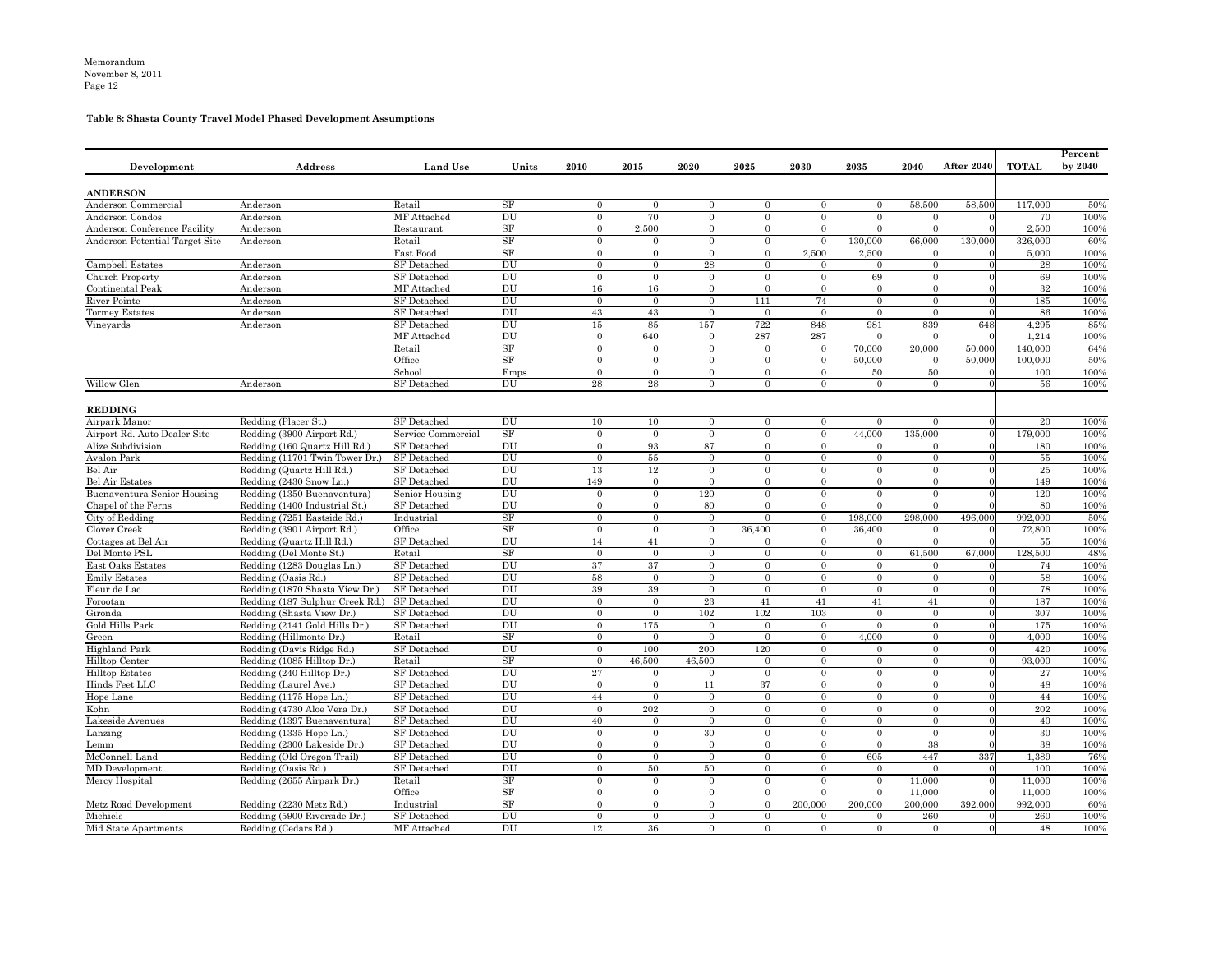# **Table 8: Shasta County Travel Model Phased Development Assumptions**

| Development                     | Address                         | <b>Land Use</b>     | Units               | 2010           | 2015           | 2020             | 2025           | 2030           | 2035           | 2040           | <b>After 2040</b> | <b>TOTAL</b> | Percent<br>by $2040$ |
|---------------------------------|---------------------------------|---------------------|---------------------|----------------|----------------|------------------|----------------|----------------|----------------|----------------|-------------------|--------------|----------------------|
| Money Vest                      | Redding (Tarmac Rd.)            | SF Detached         | DU                  |                | $22\,$         | $\Omega$         | $\Omega$       | $\Omega$       | $\Omega$       | $\Omega$       |                   | 29           | 100%                 |
|                                 |                                 | Retail              | <b>SF</b>           |                | 41,000         |                  |                |                |                |                |                   | 41,000       | 100%                 |
| Morgan                          | Redding (2425 Rancho Rd.)       | <b>SF</b> Detached  | DU                  | $\Omega$       | 20             | $\overline{0}$   | $\overline{0}$ | $\Omega$       | $\overline{0}$ | $\overline{0}$ |                   | 20           | 100%                 |
| Niemann                         | Redding (Westside Rd.)          | MF Attached         | DU                  | 12             | 34             | $\Omega$         | $\Omega$       | $\overline{0}$ | $\Omega$       | $\Omega$       |                   | 46           | 100%                 |
| Oasis Point Village             | Redding (6021 Oasis Road)       | <b>SF</b> Detached  | DU                  | 40             | 121            | $\overline{0}$   | $\overline{0}$ | $\overline{0}$ | $\overline{0}$ | $\overline{0}$ |                   | 161          | 100%                 |
| Oasis Road Specific Plan        | Redding                         | SF 1-5 DU/Acre      | DU                  | $\theta$       | $\Omega$       | -5               | $\overline{4}$ | -3             | $\Omega$       | $\Omega$       |                   | 12           | 100%                 |
|                                 |                                 | SF 2-3.5 DU/Acre    | DU                  |                |                | 30               | 30             | 30             |                |                |                   | 90           | 100%                 |
|                                 |                                 | SF 6-10 DU/Acre     | DU                  |                |                | 30               | 30             |                |                |                |                   | 60           | 100%                 |
|                                 |                                 | MF 15 DU/Acre       | DU                  |                |                | 100              | 100            | 100            | 100            | 100            | 435               | 935          | 53%                  |
|                                 |                                 | Regional Commercial | <b>SF</b>           |                | 160,000        | 180,000          | 45,000         | 50,000         | 185,000        | 50,000         | l,614,722         | 2,284,722    | 29%                  |
|                                 |                                 | General Commercial  | <b>SF</b>           |                | $\Omega$       | 40,000           | $\overline{0}$ | $\bf{0}$       | 40,000         | 40,000         | 454,000           | 574,000      | 21%                  |
|                                 |                                 | Shopping Center     | <b>SF</b>           |                |                |                  | 37,500         | 0              | 37,500         | 75,000         | 77,000            | 227,000      | 66%                  |
|                                 |                                 | General Office      | <b>SF</b>           |                |                |                  | $\Omega$       | 10,000         | 9,800          |                |                   | 19,800       | 100%                 |
|                                 |                                 | Limited Office      | <b>SF</b>           |                |                |                  |                | 7,000          | 6,100          |                |                   | 13,100       | 100%                 |
| Park Marina Drive Specific Plan | Redding                         | Retail              | <b>SF</b>           | 0              | 8,000          | $\Omega$         | 12,500         | $\overline{0}$ | 27,500         | 50,000         | 89,200            | 187,200      | 52%                  |
| (Turtle Bay listed separately)  |                                 | Office              | <b>SF</b>           |                | $\Omega$       | 22,000           | 20,500         |                | $\Omega$       |                |                   | 42,500       | 100%                 |
|                                 |                                 | Hotel               | <b>SF</b>           |                |                |                  |                |                | 50,500         |                |                   | 50,500       | 100%                 |
| Parkview/Orange                 | Redding (Mark St.)              | <b>SF</b> Detached  | DU                  | 54             | $\Omega$       | $\Omega$         | $\theta$       | $\Omega$       | $\Omega$       | $\Omega$       |                   | 54           | 100%                 |
| Quartz Hill PSL                 | Redding (850 Quartz Hill Rd.)   | <b>SF</b> Detached  | DU                  | $\Omega$       | $\theta$       | 120              | $\Omega$       | $\overline{0}$ | $\theta$       | $\theta$       |                   | 120          | 100%                 |
| Redding PD-03-02                | Redding (Collyer Dr.)           | MF Attached         | DU                  | 0              | 232            | $\Omega$         | $\overline{0}$ | $\Omega$       | $\overline{0}$ | $\overline{0}$ |                   | $\bf 232$    | 100%                 |
| Redding S.51.90                 | Redding (Santa Rosa Way)        | <b>SF</b> Detached  | DU                  | $\Omega$       | $\overline{0}$ | 160              | $\Omega$       | 149            | $\Omega$       | $\Omega$       |                   | 309          | 100%                 |
| Redding SDP.18.04               | Redding (Linden/West)           | MF Attached         | DU                  | $\Omega$       | 15             | 15               | $\theta$       | $\theta$       | $\theta$       | $\overline{0}$ |                   | 30           | 100%                 |
| Redding SDP.24.04               | Redding (2649 Twin View Blvd.)  | MF Attached         | DU                  | $\Omega$       | 140            | 140              | $\Omega$       | $\overline{0}$ | $\Omega$       | $\Omega$       |                   | 280          | 100%                 |
| Roesner                         | Redding (4655 Goodwater Ave.)   | <b>SF</b> Detached  | DU                  | 0              | $\Omega$       | $\Omega$         | $\theta$       | $\Omega$       | $\bf 23$       | $\Omega$       |                   | 23           | 100%                 |
| Roman Catholic Bishop           | Redding (1300 Ridge Dr.)        | <b>SF</b> Detached  | DU                  | $\Omega$       | $\Omega$       | $\Omega$         | $\Omega$       | $\Omega$       | $\Omega$       | 79             |                   | 79           | 100%                 |
| Salt Creek                      | Redding (4402 Eureka Way)       | <b>SF</b> Detached  | DU                  | $\Omega$       | $\theta$       | 120              | 250            | 70             | $\Omega$       | $\Omega$       |                   | 440          | 100%                 |
| Scarborough                     | Redding (3600 Argyle Rd.)       | MF Attached         | DU                  | 0              | 67             | $\Omega$         | $\overline{0}$ | $\overline{0}$ | $\Omega$       | $\Omega$       |                   | 67           | 100%                 |
| Shascade                        | Redding (950 Lake Blvd.)        | <b>SF</b> Detached  | DU                  | $\Omega$       | $\overline{0}$ | $\Omega$         | $\overline{0}$ | $\Omega$       | $38\,$         | $\Omega$       |                   | 38           | 100%                 |
| Shasta Bible College            | Redding (3005 Hartnell Ave.)    | MF Attached         | DU                  | $\Omega$       | 100            | $\Omega$         | $\Omega$       | $\Omega$       | $\Omega$       | $\overline{0}$ |                   | 100          | 100%                 |
| Shastina Ranch                  | Redding                         | <b>SF</b> Detached  | DU                  | 0              | $\Omega$       | 150              | 200            | 125            | $\Omega$       | $\overline{0}$ |                   | 475          | 100%                 |
|                                 |                                 | School              | Emps                |                | $\Omega$       | $\Omega$         | $\overline{0}$ | 50             |                |                |                   | 50           | 100%                 |
| Sierra Pacific                  | Redding (Branstetter Ln.)       | <b>SF</b> Detached  | DU                  | 5              | 64             | 113              | $\overline{0}$ | $\Omega$       | $\Omega$       | $\Omega$       |                   | 182          | 100%                 |
| Signature Northwest             | Redding (4200 Sunglow Dr.)      | <b>SF</b> Detached  | $\overline{\rm DU}$ | $\overline{0}$ | 78             | $\boldsymbol{0}$ | $\overline{0}$ | $\overline{0}$ | $\overline{0}$ | $\overline{0}$ |                   | 78           | 100%                 |
| <b>Stillwater Business Park</b> | Redding                         | Industrial          | SF                  | $\Omega$       | 224,000        | $\overline{0}$   | $\overline{0}$ | $\overline{0}$ | $\Omega$       | 224,000        | 3,753,000         | 4,201,000    | 11%                  |
|                                 |                                 | Office              | <b>SF</b>           |                | 105,500        |                  |                |                | 132,700        | 132,700        | 1,726,600         | 2,097,500    | 18%                  |
| Stone Creek Subdivision         | Redding (Rancho Rd.)            | <b>SF</b> Detached  | DU                  |                | $\Omega$       | 155              | $\overline{0}$ | $\overline{0}$ | $\Omega$       | $\overline{0}$ |                   | 155          | 100%                 |
| Stonesfair Subdivision          | Redding (Rancho Rd.)            | <b>SF</b> Detached  | DU                  | 0              | $\Omega$       | 215              | $\overline{0}$ | $\overline{0}$ | $\Omega$       | $\overline{0}$ |                   | $215\,$      | 100%                 |
| <b>Summer Field Meadows</b>     | Redding (3555 Sacramento Dr.)   | <b>SF</b> Detached  | DU                  | 18             | 18             | $\Omega$         | $\Omega$       | $\Omega$       | $\Omega$       | $\Omega$       |                   | 36           | 100%                 |
| Tarmac Ridge Villas             | Redding (2260 Tarmac Rd.)       | <b>SF</b> Detached  | DU                  | 43             | 43             | $\Omega$         | $\theta$       | $\Omega$       | $\Omega$       | $\Omega$       |                   | 86           | 100%                 |
| Thomason                        | Redding (3901 Airport Rd.)      | Retail              | SF                  | $\Omega$       | $\Omega$       | $\Omega$         | $\overline{0}$ | $\overline{0}$ | 72,500         | $\Omega$       |                   | 72,500       | 100%                 |
| Tip Top Partners                | Redding (2425 Sonoma St.)       | Retail              | <b>SF</b>           | 0              | $\Omega$       | $\Omega$         | $\overline{0}$ | $\overline{0}$ |                | $\overline{0}$ | 6,500             | 6,500        | 0%                   |
|                                 |                                 | Office              | <b>SF</b>           |                | 6,500          |                  |                |                |                |                |                   | 6,500        | 100%                 |
| Turtle Bay Hotel                | Redding                         | Hotel               | <b>SF</b>           | $\theta$       | 70,000         |                  | $\Omega$       | 0              | $\overline{0}$ | $\Omega$       |                   | 70,000       | 100%                 |
|                                 |                                 | Restaurant          | <b>SF</b>           |                | 8,000          |                  |                |                |                |                |                   | 8,000        | 100%                 |
| Tuscany Villas                  | Redding (6111 Oasis Rd.)        | <b>SF</b> Detached  | DU                  | 0              | 79             | $\Omega$         | $\Omega$       | $\Omega$       | $\theta$       | $\theta$       |                   | 79           | 100%                 |
| Van Eperen                      | Redding (5304 Bo Peep Ln.)      | <b>SF</b> Detached  | DU                  | 43             | 43             | $\Omega$         | $\Omega$       | $\Omega$       | $\theta$       | $\Omega$       |                   | 86           | 100%                 |
| Veterans Home                   | Redding (3400 Knighton Rd.)     | Residential Care    | SF                  | $\Omega$       | 145,000        | $\Omega$         | $\Omega$       | $\Omega$       | $\Omega$       | $\Omega$       |                   | 145,000      | 100%                 |
| Villages at Shasta View Gardens | Redding (2275 Tarmac Rd.)       | <b>SF</b> Detached  | DU                  | 31             | 93             | $\Omega$         | $\overline{0}$ | $\Omega$       | $\overline{0}$ | $\overline{0}$ |                   | 124          | 100%                 |
| Viale                           | Redding (1817 Kenton Dr.)       | <b>SF</b> Detached  | DU                  | $\overline{0}$ | $\mathbf{0}$   | $\overline{0}$   | $\overline{0}$ | 112            | $\overline{0}$ | $\overline{0}$ |                   | 112          | 100%                 |
| Vistas                          | Redding (355 Quartz Hill Rd.)   | <b>SF</b> Detached  | DU                  | 0              | 210            | $\Omega$         | $\overline{0}$ | $\overline{0}$ | $\overline{0}$ | $\overline{0}$ |                   | $210\,$      | 100%                 |
| Western Acres                   | Redding (890 Hilltop Dr.)       | <b>SF</b> Detached  | $\rm DU$            | 0              | $\overline{0}$ | $\Omega$         | $\overline{0}$ | $\overline{0}$ | 80             | $\Omega$       |                   | 80           | 100%                 |
| Westridge Subdivision           | Redding (950 Canyon Creek Rd.)  | SF Detached         | DU                  | 0              | $\Omega$       | 132              | $\overline{0}$ | $\overline{0}$ | $\Omega$       | $\overline{0}$ |                   | 132          | 100%                 |
| <b>Westward Estates</b>         | Redding (16989 Campo Calle St.) | SF Detached         | DU                  | 0              | $\Omega$       | 150              | $\overline{0}$ | $\overline{0}$ | $\overline{0}$ | $\overline{0}$ |                   | 150          | 100%                 |
| Williams                        | Redding (670 Churn Creek Rd.)   | SF Detached         | DU                  | $\Omega$       | $\theta$       | 18               | $\overline{0}$ | $\overline{0}$ | $\overline{0}$ | $\overline{0}$ |                   | 18           | 100%                 |